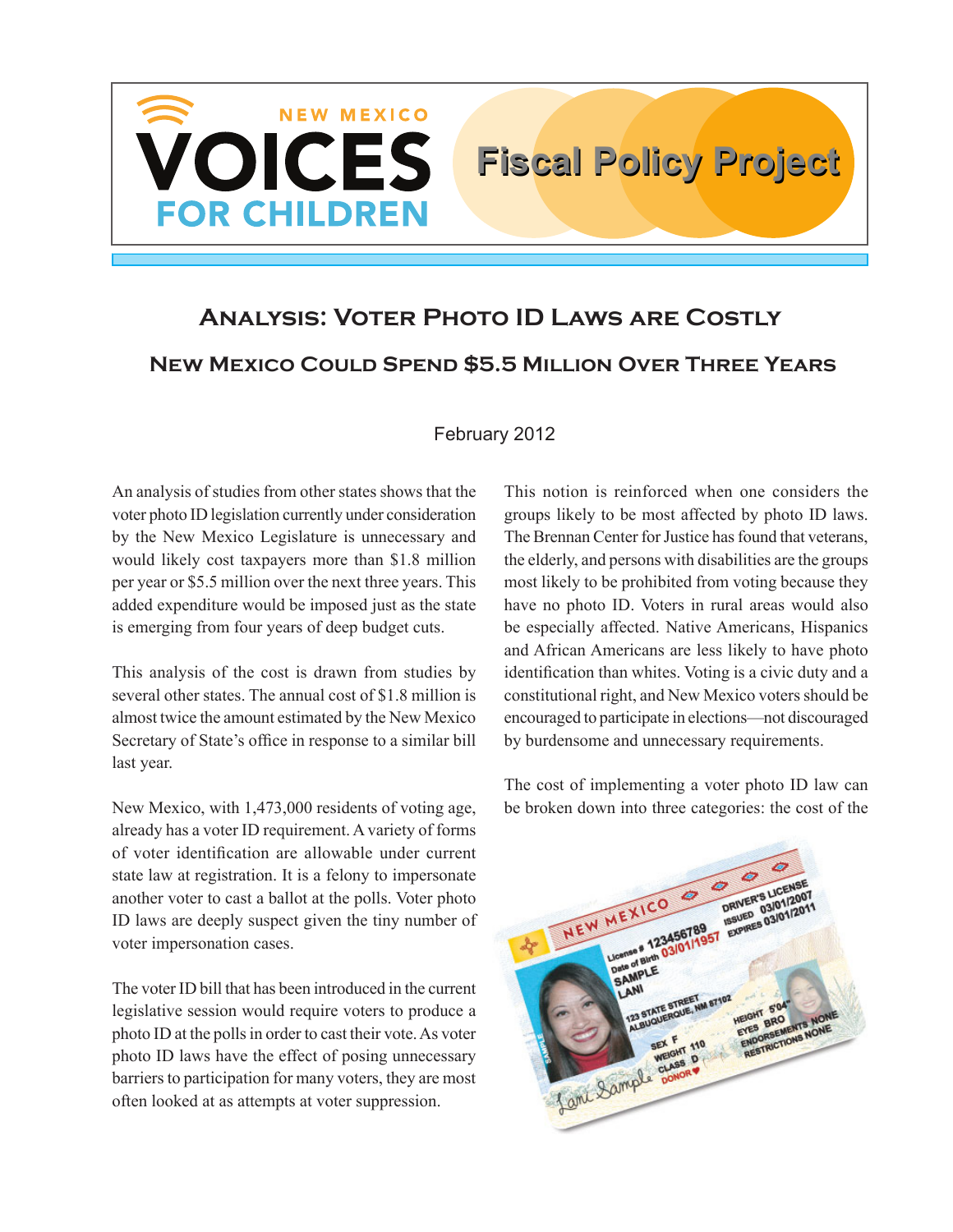actual ID, the cost of voter education campaigns, and the administrative expenses.

# **Cost of Photo IDs**

One of the problems with a voter photo ID act is that it can amount to a poll tax if the voter is expected to pay for an ID they would otherwise not require. Poll taxes—or making people pay for the right to vote—are a violation of civil rights laws. Studies show that between 7 and 11 percent of citizens don't have a photo ID. New Mexico residents can apply for a non-driver photo ID from the state's Motor Vehicle Division at a cost of \$10 or \$18, depending on how many years it is valid. Passports are another form of government-issued photo ID, but they are significantly more expensive and can take months to process.



Were a voter photo ID law implemented in New Mexico, the state should bear the cost of issuing the ID in order to avoid almost certain lawsuits. Whether the state pays for the IDs or not, demands on New Mexico's already overburdened MVD personnel and computer system will most certainly go up. New Mexico's cost would be \$883,000 over three years and almost \$300,000 annually or 20 cents per voter. North Carolina estimated the cost at 20 cents per voter per year. Elsewhere, per-voter costs range from 3 cents in South Carolina to 28 cents in Missouri.

#### **Voter Education**

Voter photo ID laws require aggressive publicity efforts to inform voters and ensure that they aren't turned away at the polls. New Mexico's cost would be \$1.2 million annually or 80 cents per voter. Over three years the cost would be \$3.535 million. In North Carolina the cost of publicity was estimated at 80 cents per registered voter. Elsewhere, per-voter costs range from 15 cents in Texas and \$1.37 in Missouri.

#### **Administration**

Voter photo ID laws add dozens of new administrative costs for state and local officials, from updating forms and websites to hiring and training staff to inspect photo IDs and handle the inevitable increase in provisional ballots on Election Day. New Mexico's cost to implement voter photo ID cards would be almost \$400,000 annually or 20 cents per voter per year. Over three years the cost would be \$1.1 million. North Carolina estimated this cost at 25 cents per voter and Minnesota estimated the cost at 15 cents per voter.

## **Conclusion**

Adding the costs for providing ID cards, educating voters, and additional administrative and implementation costs results in an estimated total cost of \$1.8 million annually or \$5.5 million over three years in New Mexico. A voter photo ID law is a superfluous and expensive solution to a nonexistent problem. The state should be making exercising the constitutional right to vote easier, not more difficult.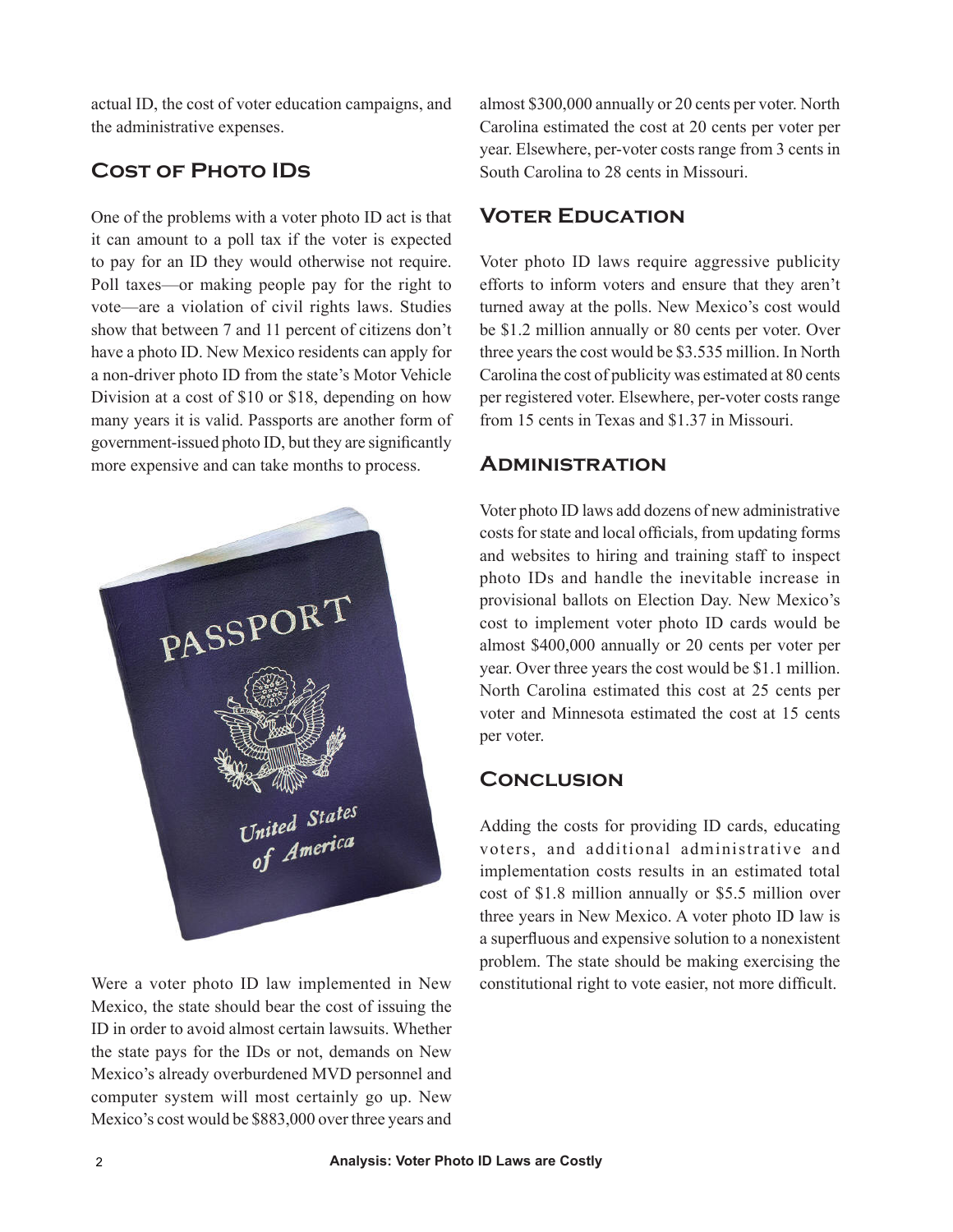## **Voter Photo ID Cost Estimates in Several States and New Mexico**

Every place is different, but the experiences of other states offer clues to the likely cost of a voter photo ID bill for New Mexico taxpayers. The following projections come from fiscal notes or cost estimates prepared by the officials of each given state. A North Carolina analysis of fiscal notes for voter photo ID laws nationally found that most states neglected to report key expenses or stated that these costs could be "absorbed" by existing agencies—an unlikely scenario today, with budget cuts at all levels of government.

| <b>State Expenses</b>             | <b>Why it's Needed</b>                                                                                                                                                                                      | <b>3-Year Estimates,</b><br><b>Other States</b>                                                                                                                                                                                                                                                           | <b>3-Year and Annual</b><br>Estimates,<br><b>New Mexico</b>             |
|-----------------------------------|-------------------------------------------------------------------------------------------------------------------------------------------------------------------------------------------------------------|-----------------------------------------------------------------------------------------------------------------------------------------------------------------------------------------------------------------------------------------------------------------------------------------------------------|-------------------------------------------------------------------------|
| <b>Educating</b><br><b>Voters</b> | TV ads, mailings, other<br>outreach to inform<br>current and new voters;<br>to avoid confusion and<br>people being turned<br>away at the polls                                                              | <b>Missouri: \$16.8 million (\$1.37/</b><br>voter/year)<br>Texas: \$6 million (15 cents/<br>voter/year)<br>North Carolina: \$13-\$15.8<br>million (80 cents/voter/year)                                                                                                                                   | 3-Year: \$3.5 million (80<br>cents/voter/year)<br>Annual: \$1.2 million |
| <b>Photo ID Cards</b>             | ID materials/equipment;<br>increased demand at<br>MVD offices; cost of<br>issuing ID cards to avoid<br>law becoming "poll tax"<br>on those without ID                                                       | Missouri: \$3.4 million (28 cents/<br>voter/year)<br>Wisconsin: \$2.3 million (22)<br>cents/voter/year)<br>North Carolina: \$2.5-\$4.7<br>million (20 cents/voter/year)                                                                                                                                   | 3-Year: \$883,800 (20<br>cents/voter/year)<br>Annual: \$294,600         |
| Administration/<br>Implementation | Hiring/training more<br>precinct judges and<br>poll staff to handle IDs<br>and provisional ballots;<br>printing provisional<br>ballots; updating forms/<br>procedures and training<br>staff; other expenses | <b>Poll Staff:</b><br><b>Montgomery Co., MD:</b><br>\$285,000 (16 cents/voter/<br>year)<br>Minnesota: \$1.4 million (15<br>cents/voter/year)<br><b>Extra Ballots:</b><br>South Carolina: \$480, 000 (2)<br>cents/voter/year)<br><b>Systems/Training:</b><br>Wisconsin: \$138,000 (4 cents/<br>voter/year) | 3-Year: \$1.1 million (25<br>cents/voter/year)<br>Annual: \$368,250     |

#### **Total Three-Year Cost, New Mexico = \$5,523,750 Total Annual Cost, New Mexico = \$1,841,250**

Source: Fiscal notes for Maryland, Minnesota, Missouri, South Carolina, Texas, and Wisconsin legislatures, and Institute for Southern Studies, February 2011 (www.southernstudies.org)